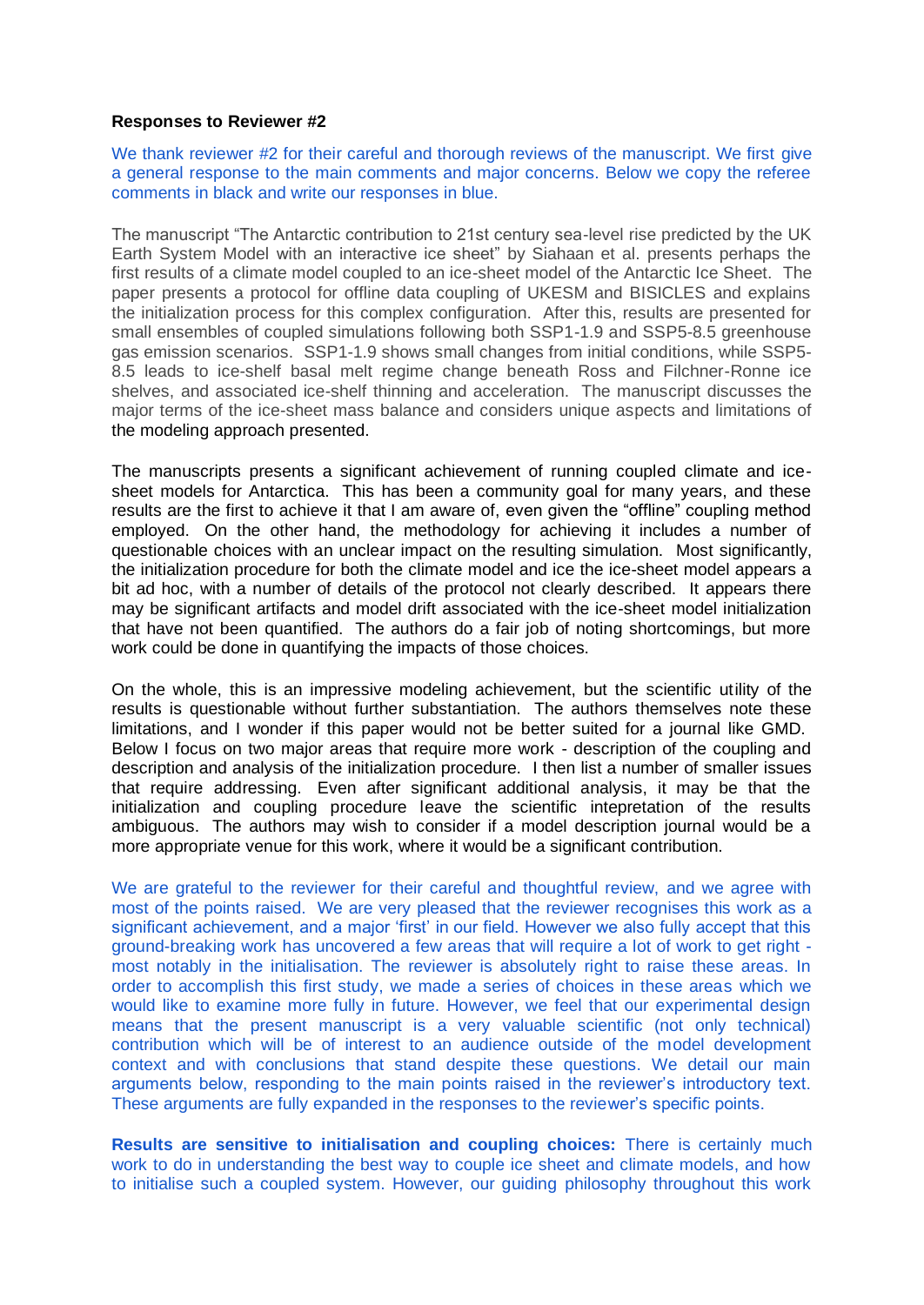has been that the importance of these choices is strongly mitigated by our experimental design. Throughout the paper we qualitatively compare SSP1 and SSP5 projections. Our conclusions are based on this difference alone, with SSP1 effectively acting as a 'control' simulation. Since the impact of initialisation shocks, model drifts, coupling choices, etc. will be expressed in both scenarios, to leading order their differences are independent of these features. On reflection, this overarching philosophy was not expressed clearly enough in the submitted manuscript, and was not repeated in areas where it is relevant, so we will substantially rewrite the paper to clarify this throughout.

**Initialisation procedure is ad-hoc:** Our ambitious coupled modelling work highlights the important and very challenging area of coupled ice–climate model initialisation. There is a fundamental difficulty that climate models are spun up using pre-industrial forcing, while predictive ice sheet models are commonly initialised in the present day using inversion techniques. Any ice–climate coupling will therefore induce some kind of discontinuity into the simulations, and removing the impact of this is a challenging task that will require years of dedicated effort. In the present study we have devised a strategy that works, involving defensible choices, and with acceptable impacts. Since our experimental design mitigates these impacts even further, we believe that this issue should not delay publication of the substantial scientific advances that we have made with this coupled model. To address the reviewer's comments in this area, we will expand the discussion of the challenges of coupled initialisation, and outline possible future avenues for minimising the resulting impacts.

**Initialisation and coupling procedure are not fully described:** The coupling procedure is very fully described in Smith et al. (2021) and that is quite briefly described here. We will expand this slightly where recommended by the reviewer. The initialisation procedure is complex and not fully described elsewhere, so we will expand the discussion substantially, including the above philosophical points. However, there are limits to this because this is a scientific paper, not a model description paper, as justified below.

**Work may be more suitable to a model description journal:** We considered this point at length, both before the original submission and again in response to the reviews. While this manuscript represents a substantial modelling advance, much of the model development is already described in a technical paper (Smith et al., 2021) and the conclusions of the present study are scientific, not technical, in nature. In particular, our conclusions on warming of the Ross and Weddell seas, and the importance of surface mass balance in creating a negative Antarctic contribution to sea-level at 2100, are scientific advances that will be of wide importance and impact. We will revise the paper by more clearly stating that our intentions are to analyse scientific hypotheses, including at the end of the introduction.

# **MAJOR CONCERNS**

## **1. Better description of coupling.**

I recognize that the coupling methodology was previously described in the Smith et al. (2021) JAMES paper, but given the importance of the coupling to the science results, inclusion of more information here is warranted. Some specific suggestions are:

142-6: The description of the coupling protocol is vague. Given this is a significant novelty of this work and coupled model results can be very sensitive to the coupling procedure, it should be described in much more detail. Please provide evidence that the results are not sensitive to the chosen coupling interval.

The coupling protocol is exactly that described at length in Smith et al. (2021), but we will expand and tighten the summary of these details in the present paper.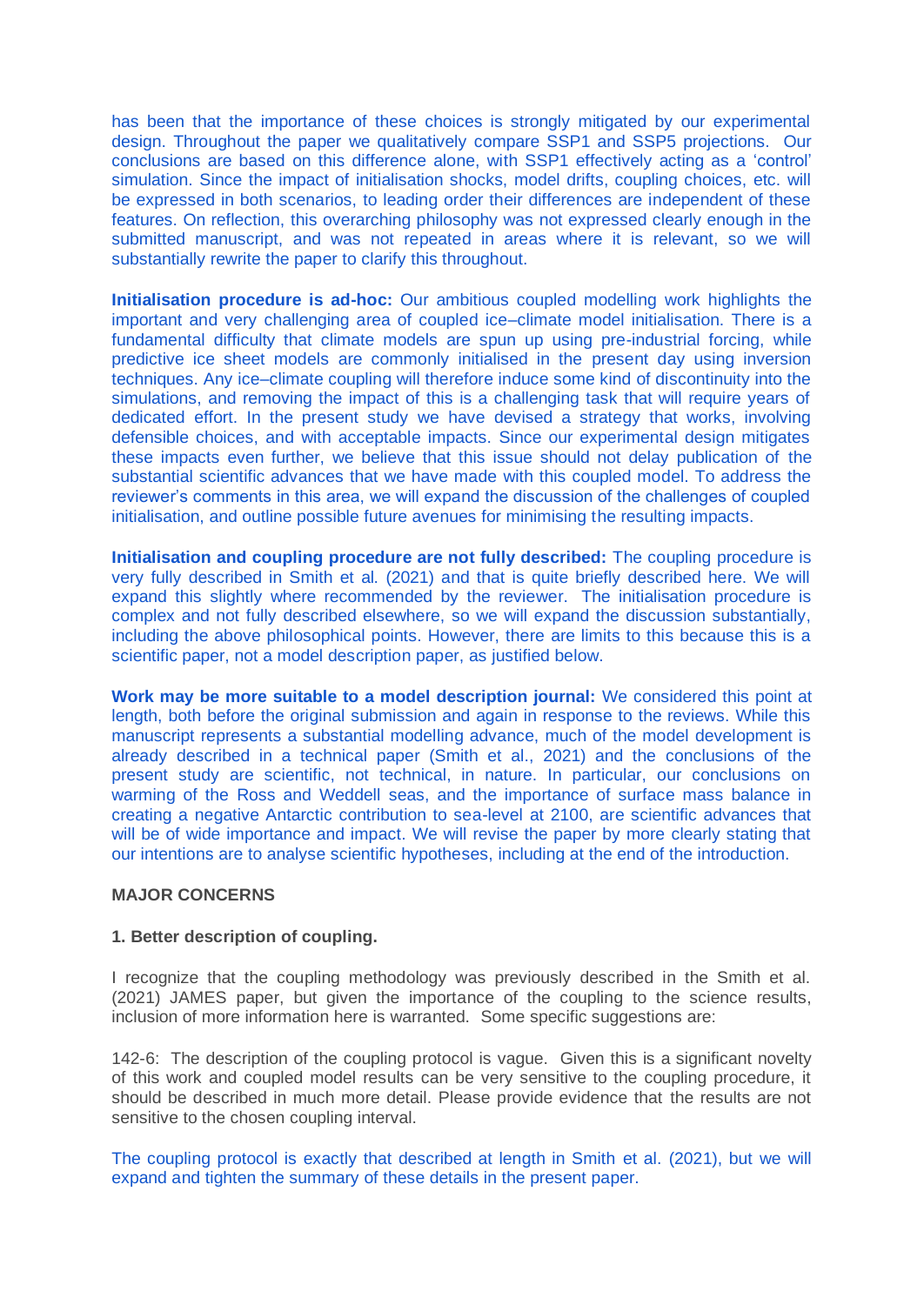Early in the development of the coupled model we examined the sensitivity to coupling interval and satisfied ourselves that 1 year was adequate for the flows in the resolutions characteristic of the global models we are using. However this was many years ago and unfortunately the results are no longer available. It would be prohibitively difficult to re-run these tests with the present coupled model as it would require substantial development of the coupling suite. However the 1-year coupling step is not controversial for these kind of experiments with slow centennial evolution of the climate forcing. Favier et al., 2019 (Geosci. Model Dev., 12, 2255–2283, 2019) indicates very little sensitivity to coupling periods between 1 month and 1 year, while Zhao et al., 2022 (Geosci. Model Dev., 12, 2255–2283, 2019) indicates very little sensitivity to the coupling time interval between 0.5 days and 3 months. We will modify the paper to discuss this point and cite the papers.

130: This sentence is unclear - please clarify or expand on this. Also, please add a description of how retreat of the ice-sheet grounding line is handled by the ocean model.

We will modify the paper as suggested. This is a complex area as the depth-integrated ocean transport must be preserved as the ice geometry changes, in order to avoid creating 'tsunamis' in the ocean surface. A retreat of the grounding line is actually the simplest case, since the new ocean column that is created can simply be given zero ocean transport. An advance of the grounding line is more complex, as some ocean transport then 'disappears'. The full details are given by Smith et al. (2021), but we will certainly expand the discussion in the present paper.

126-146: Please acknowledge in this section that the calving front restriction and the bilinear remapping prevent the system from conserving mass and heat, though these errors are not likely to be significant for the experiments being conducted.

We agree with this and will add this acknowledgement.

## **2. Model initialization and its impacts.**

Initialization of coupled climate and ice-sheet models is a very challenging problem. Still, the procedure described here appears ad hoc, missing key information, and does not include an assessment of key initialization choices on the results. The specific point below detail these concerns:

This is a very complex area and we agree its explanation could be clearer. In response to the comments below we will substantially re-write section 2.3. After some consideration we think we can improve the clarity of this section by clearly labelling the different stages of the simulations, as follows:

A. standalone ice model inversion (Cornford et al, 2015)

B. standalone ice model relaxation (Cornford et al., 2015)

C. generate ocean cavity properties (1 simulation, 45 years)

D. add ocean cavity properties to global UKESM ocean and relax (4 simulations, 15 years)

E. relax ice model under UKESM ocean cavity and surface mass balance forcing (4 simulations, 17-30 years)

F. coupled projections (8 simulations, of which first 5 years is regarded as spinup)

We will rewrite the section to describe each of these stages, and will add a schematic diagram illustrating them.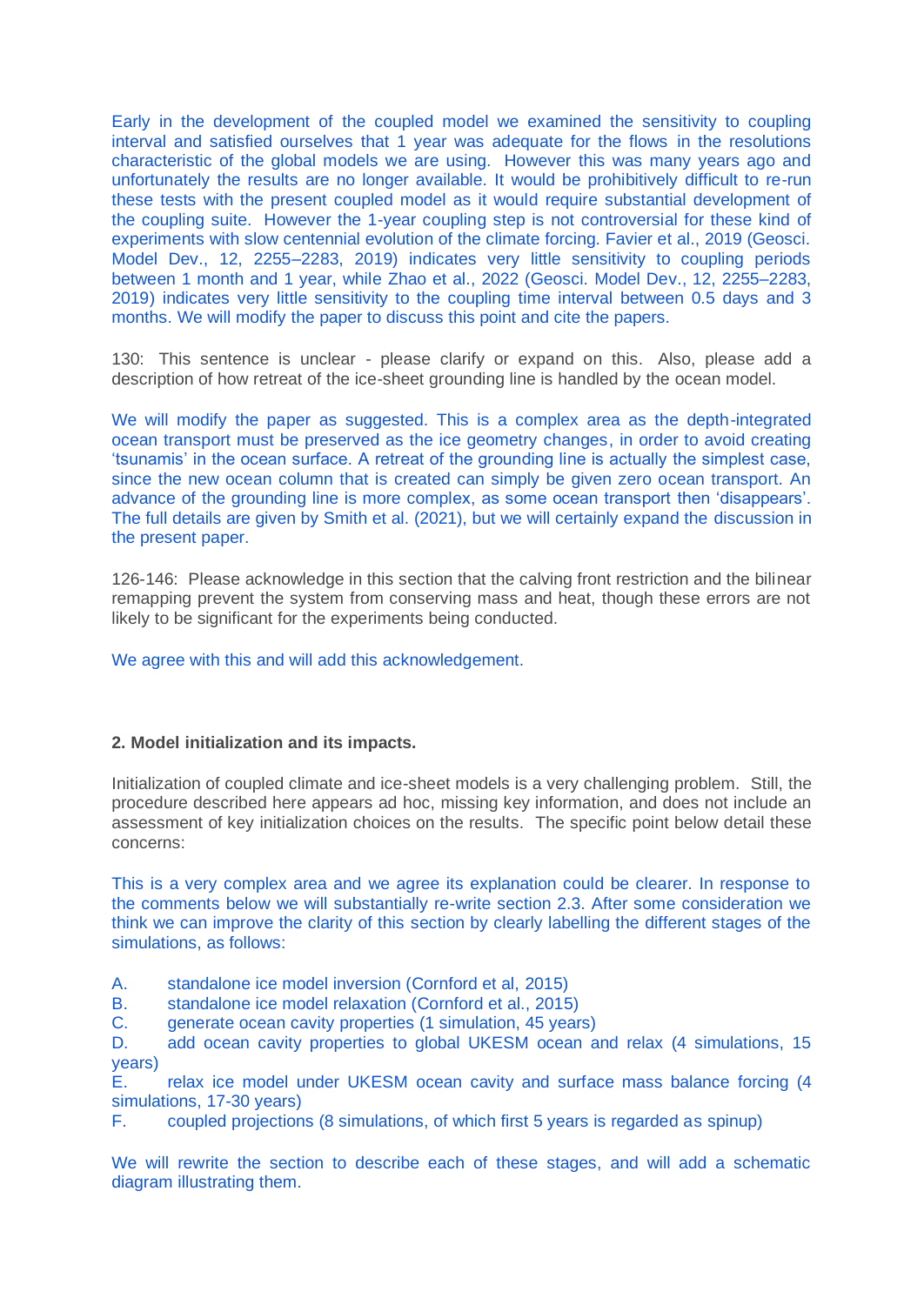179: This paragraph is confusing and is missing key information.

The issue under consideration here is that we have the CMIP6 UKESM simulations for historical periods but those have a static ice sheet, and no cavities beneath floating ice. They simply have a coastline at the ice front. Therefore we need to generate initial ocean properties and ice shelf melt rates within the sub-ice cavities from a short run of the coupled model. We will expand and clarify this paragraph.

182: 45 years seems like a short ocean spin-up time. Can you provide justification that the most important transient behavior had reduced to small levels prior to creating the branch runs?

In retrospect, the original manuscript was not sufficiently clear on the purpose of this initial 45-year simulation (stage C above). Its only goal here is to produce some preliminary ocean properties in the ice shelf cavities, and 45 years is more than enough to accomplish this. In stage D, these cavity properties are then joined on to global ocean states from UKESM historical runs, and that is run forward for 15 years in order to flush the cavities with ocean properties from the global UKESM. Thus the convergence of stage D is important to the simulations, but the convergence of stage C is not. This will be fully described in the paper, and the convergence of stage D described (see below).

179-194: After reading the full paragraph, I am more confused. Replace the opening paragraph by clearly stating the initialization process is based on a hybrid state of the ice cavities from UKESM1.0-ice stitched onto the global ocean state of UKESM1.0. Also, a schematic of the various runs and processing, would help communicate this process.

This is a complex area and we will certainly replace the opening paragraph as requested and add the schematic.

186: Emphasize for the reader that UKESM1.0 does not include ice shelves, e.g. add a parenthetical "(without ice shelves)" after "UKESM1.0".

We will add this emphasis, reminding the reader that the suffix 'ice' in UKESM1.0-ice is added to refer to models with ice shelf cavities and an active ice sheet.

187: Which years were chosen? Can you elaborate on what "a range of variability" means? How many ensemble members were in the UKESM1.0 CMIP6 historical ensemble? Also, do you have a reference for that ensemble, or a reference to the dataset on ESGF? What does "end of the 20th century" mean? What specific years were used?

The UKESM1.0 CMIP6 historical ensemble contains 19 members, and is most usefully cited via Yool et al, "Evaluating the physical and biogeochemical state of the global ocean component of UKESM1 in CMIP6 historical simulations" GMD 14, (2021). Three of the initial states were taken directly from this ensemble, all from the year 2000 in their respective members. They were chosen to maximise the range of ACC strength and Southern Ocean annual average SST across the available UKESM ensemble members in that year. An error was made in configuration meaning that the fourth was not, in fact, taken from the UKESM historical ensemble, but from the preliminary UKESM1.0-ice simulation mentioned in the paper. However, since this had not been run long enough to drift far from the 1995-2014 average EN4 climatology it was initialised with, it provides a state more representative of the observed modern ocean than the spun-up UKESM historical ensemble that contains systematic biases characteristic of UKESM, so may show if those biases have a significant impact on our projections. We will add clarification of the source of our initial states to the revision.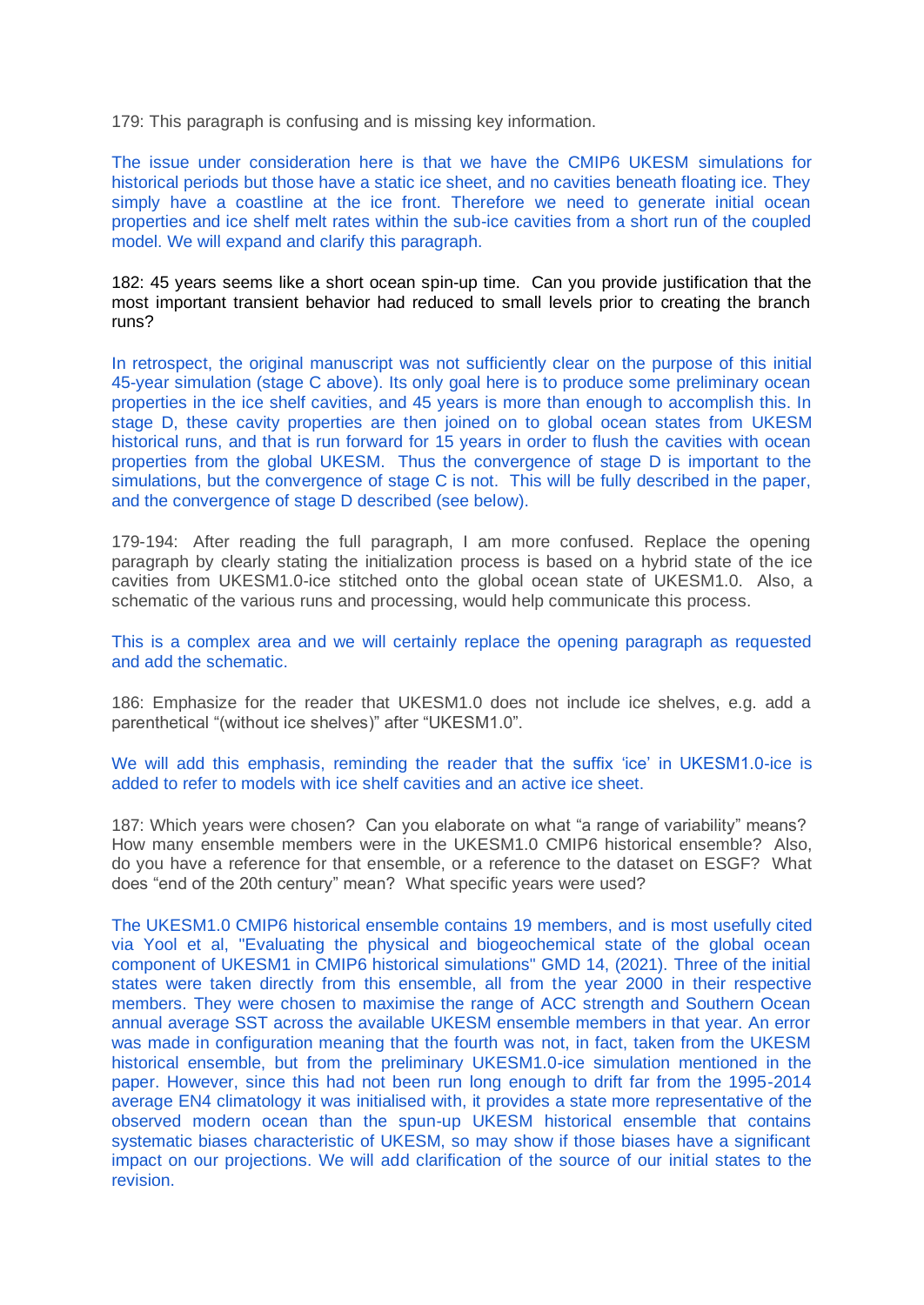189: What does "short" mean? And what does "balance" mean on line 190? Please show evidence of balance or behavior that is close to steady state, either in the form of a plot or some statistics.

We will replace 'short' with '15-year', as described in the following paragraph. We will add some statistics to this section showing that the melting is steady.

196: Please explain why the ocean-sea ice simulations are regarded as beginning in 2000 if they were branched from specific times of UKESM and included a cavity state from perpetual 1970.

We will expand the discussion. As noted above in the comment about line 187, the global ocean-sea ice states were taken either from the year 2000 in one of the members in the UKESM1 historical ensemble, or represent the modern observed ocean (averaged 1995- 2014). The ice-shelf cavity information does come from perpetual 1970 forcing UKESM1.0 ice simulations (stage C), but is merged with these global ocean states and run for 15 years with UKESM surface forcing from 2000 to 2015 (stage D). This flushes the cavities and bring them in line with the global ocean, and produces an ocean state representative of year 2015.

197: Are the atmospheric fluxes from the same runs that each was branched from? Or one common set of atmospheric fluxes?

We will add a note that the atmospheric fluxes were taken from the same ensemble member as the initial global ocean state.

195-202: So the final initialization step is 1) not fully coupled to the atmosphere and 2) has temperature and salinity restoring applied. Given that, it is unlikely that you can branch into a fully coupled projection without some shock and drift. Please justify this choice.

We will expand the discussion at this point to reflect two philosophical points and one direct answer to the reviewer's comment.

Firstly, the topic of coupled ice-climate initialisation is a challenging research question that will take much future research to fully solve. Secondly, our experimental design strongly mitigates the influence of any coupling shock. Thirdly, we believe that our strategy for this particular issue is broadly defensible and is hard to improve upon.

Stage D of the initialisation procedure is intended to produce ice-shelf cavity ocean properties that are consistent with the UKESM1.0 ocean state in the wider ocean. There is no perfect way to do this, but we believe our strategy is the best available. We are constraining ocean surface fluxes to match UKESM1.0, and restoring ocean properties outside the ice-shelf cavities to match UKESM1.0. Thus, we believe that in 2015, after 15 years of this procedure, we have ice-shelf cavity ocean properties that are the best match possible to the wider UKESM1.0 global ocean states. Thus, when we subsequently run this forward as a coupled model, we do not expect large ocean-state shocks to occur. The 'perfect' solution to this problem would be to have a historical climate model simulation with ice-shelf cavities, but these are not currently available. This is our strategy for the next generation of the UKESM.

195-202: Throughout this section, please clarify if every time you refer to UKESM1.0-ice, prognostic ice-shelf basal melt fluxes are on and what is happening with iceberg fluxes (if anything).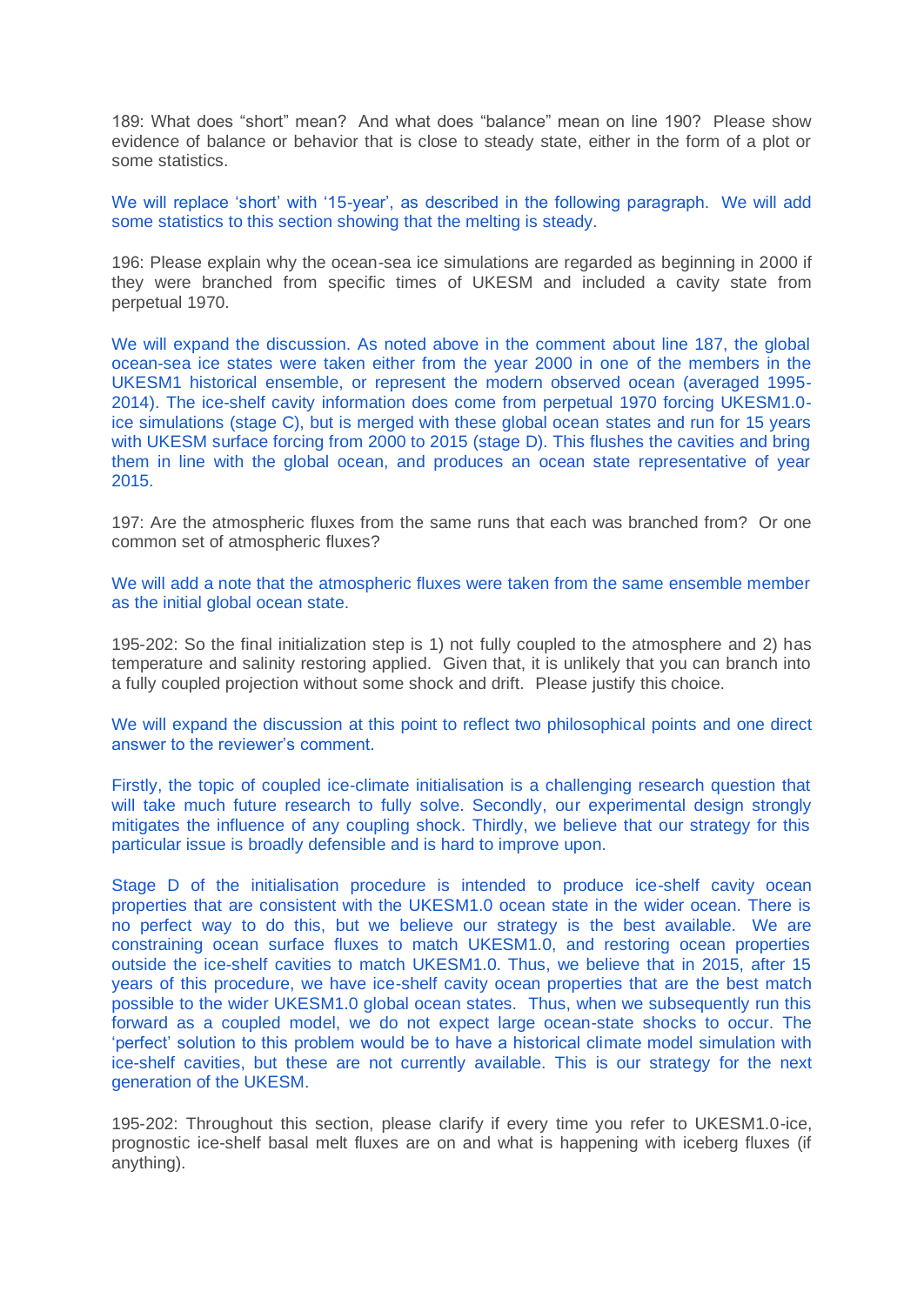Both ice shelf basal rate and iceberg calving, drift, and melting are always prognostic in UKESM1.0-ice. We will state this as requested.

214: What is the thickness output of the inversion procedure? In the previous sentence it is only said that basal drag coefficients and viscosity are adjusted.

The thickness output is described fully in Cornford et al. (2016). Over the ice shelves it is equal to the observed ice thickness from Bedmap2. For grounded ice, it is this ice thickness after the inversion (stage A) but subject to relaxation (stage B). We will add a discussion to the paper, and a citation to Cornford et al. (2016).

216: Ice-shelf melting from what year(s) of each standalone run?

In order to test the influence of interannual variability, two members use 2014 melting whereas two others use the 2010-2015 average, in common with the SMB forcing noted in line 218. This will be noted.

221: Referring to this 'spike' is vague, as is "about 20 years". Please report statistics or, better, show a time series of this RMS metric.

The approximately steady ice sheet-average RMS dh/dt for the 4 simulations are 0.4, 0.35, 0.38, and 0.34, after 17, 28, 29, and 30 years respectively, and the remaining drift is largest in isolated cells near the coast, and not in regions of dynamically evolving glaciers feeding ice shelves. These statistics will be added to the paper. Ice simulations in stage E were motivated by a wish to remove any immediate coupling shock on introducing UKESM surface and basal mass balance fields to the ice sheet model and ensure numerical stability of the initial steps of the interactive ice-climate system in stage F. Stage E simulations were 30 years long. The ice states taken forward to phase F were chosen to have a continental average RMS dh/dt of less than 0.5m/yr and a maximum magnitude of dh/dt in any location less than 75 m/yr. The state taken at year 17 was taken earlier than for the others to avoid the effect of a significant transient spike in both measures of dh/dt that occurs near the end of that simulation.

204-223: It is entirely clear what year the ice sheet initial condition represents. In line 212, it is stated the ice-sheet state starting the procedure represents "early 21st century", but then it is relaxed for "about 20 years". How does the final state of each ensemble member compare to recent observed thinning rates, which have been highly variable in time?

The ice sheet inversion (stage A) represents the ice thickness from the Bedmap2 dataset and the ice velocity from the Rignot dataset. These data are from a range of dates and so the inverted ice state does not have a clear uniform time-stamp other than 'early 21st century'. In stage E, the ice sheet is then evolved for a further 17-30 years so that this ice sheet state can adjust to the four different realisations of 2014 or 2010-2015 basal melt forcing produced by the UKESM. So the ice model state upon coupling does not have a clear time stamp, other than it is 'early 21st century'. This will be fully described in the revised paper.

Figure 3 and associated ext (286-292): The very large amount of noise (presumably transient flux divergence) in the ice-sheet elevation/thickness change deserves a few sentences of explanation. While this is a well known and common challenge for ice-sheet models, the amount of spurious thickness change after 15 years of integration and 20 years of relaxation (if I followed the protocol correctly - it was confusing - see above) seems unacceptably large. Also, what is the purpose of panel d? It shows nearly the same information as panel b.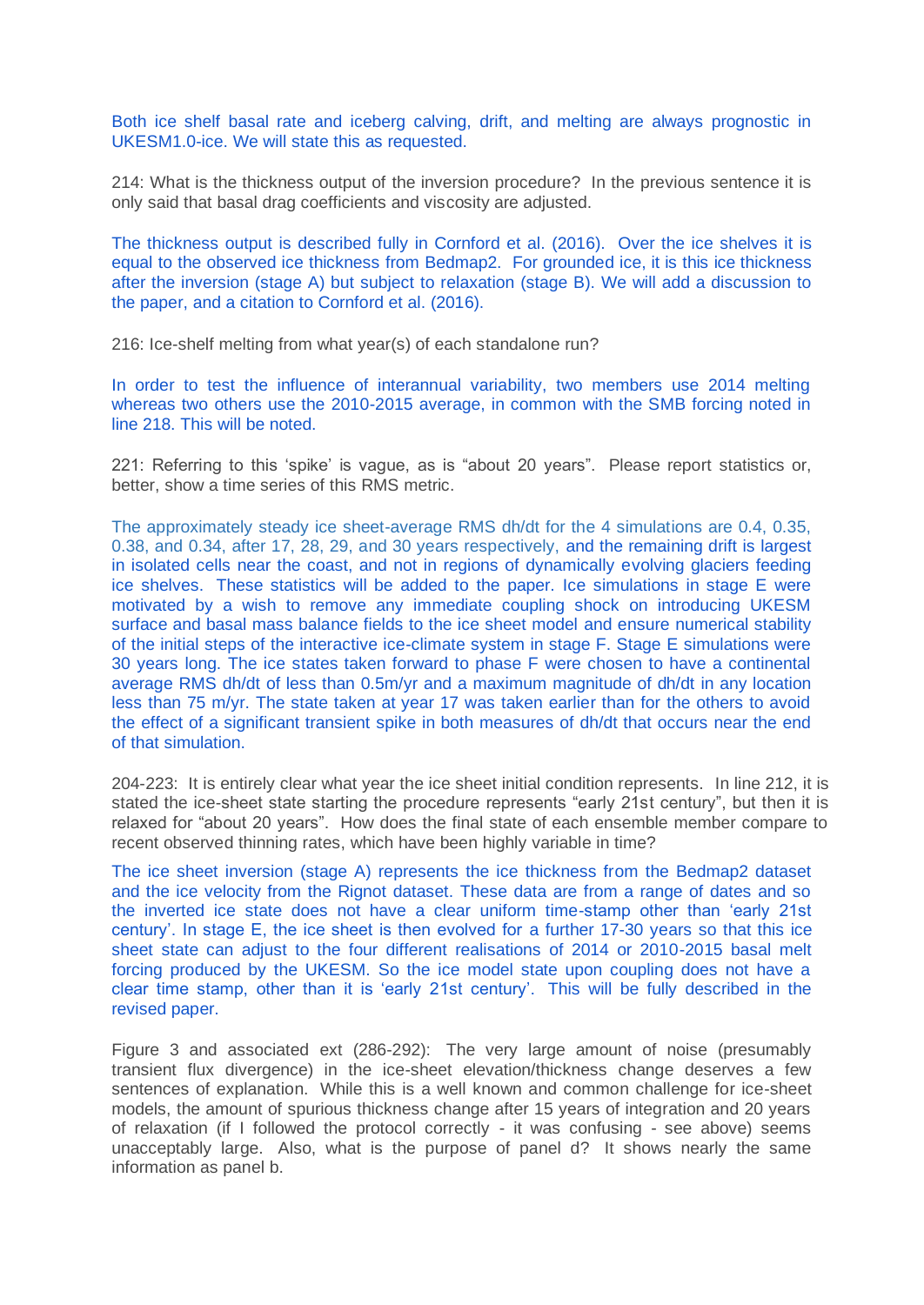We will clarify this in the text in the revised manuscript. We do not feel that the noise in Figure 3b is unacceptably large - it is of order 0.1 m/y. Crucially, as shown in figure 13 and discussed further below, this 'noise' exists in both the SSP1 and SSP5 projections, and is cancelled in their difference. Therefore, despite the 'noise', we are able to determine the influence of climatic forcing. The purpose of figure 3d is to show the total ice thickness change over the ice model relaxation (stage E), while the purpose of figure 3b is to show the initial trend during the projection period.

297: It is not obvious to me why ice shelves would slow so significantly in the first year just due to one year of thickness change coming from surface and basal mass balance, especially if further adjustment after one year is small. Is it possible grounding line positions have shifted or the ice temperature field changed or something else is going on? A more thorough explanation is warranted.

The slowing is caused by the change of basal melt forcing around the grounding lines when we first use melt rates from an ocean model rather than the 'implicit' melt rates in the ice initialisation (stages A and B). The ocean model cannot accurately represent the very thinnest cavities near the grounding line, and so no melting occurs there in the modelled fields. Therefore, the ice generally thickens near the grounding line upon coupling, leading to small grounding line advances. This is one of the reasons why this ice relaxation period is important. The increase in drag from these re-grounded areas is instantaneously transmitted through the ice shelves, so this causes the ice shelves to rapidly decelerate. We realise that this was not well explained in the original manuscript and will expand the text to fully explain this point.

Section 3.4: It would be easier to interpret the changes presented if there was also a standalone BISICLES control run that had constant 2015 forcing. Presumably the speckly pattern of thinning and thickening in Fig. 13 panels a and b is due to unrealistic transient behavior in the initial condition. That is a common problem in ice-sheet models, so it does not necessarily invalidate the results, but it should be clearly identified. I would prefer to see additional results for an unforced control run. Without it, it is difficult to assess what aspect of these results are an effect of the ice-sheet model initialization procedure and what is due to the climate forcing coming from UKESM.

We thank the reviewer for pointing this out. The 'noise' in figure 13 is the same between SSP1 and SSP5 scenarios, so it must be associated with the initial state. However we feel that this 'noise' is not large relative to the dynamic thinning signals of interest, and most crucially of all, it does not appear when we difference SSP1 and SSP5 in figure 13. This means that the climatic signals that we are focussing on are not influenced by the 'noise. This will be fully described in the revised paper. We considered the possibility of conducting a standalone ice control run but this is problematic for two reasons: i) the ice would evolve because ocean melting is out of balance with the ice sheet in the present day and ii) it is not clear what melt rates we would use when the grounding lines retreated.

### **Other Comments:**

Abstract: Mentioning Greenland in the abstract is slightly misleading, because the Greenland results are not part of this paper.

We will clarify that while Greenland is coupled into the model, we only analyse Antarctica here.

47: Also cite the only paper that demonstrates this for the observational period that this sentence discusses: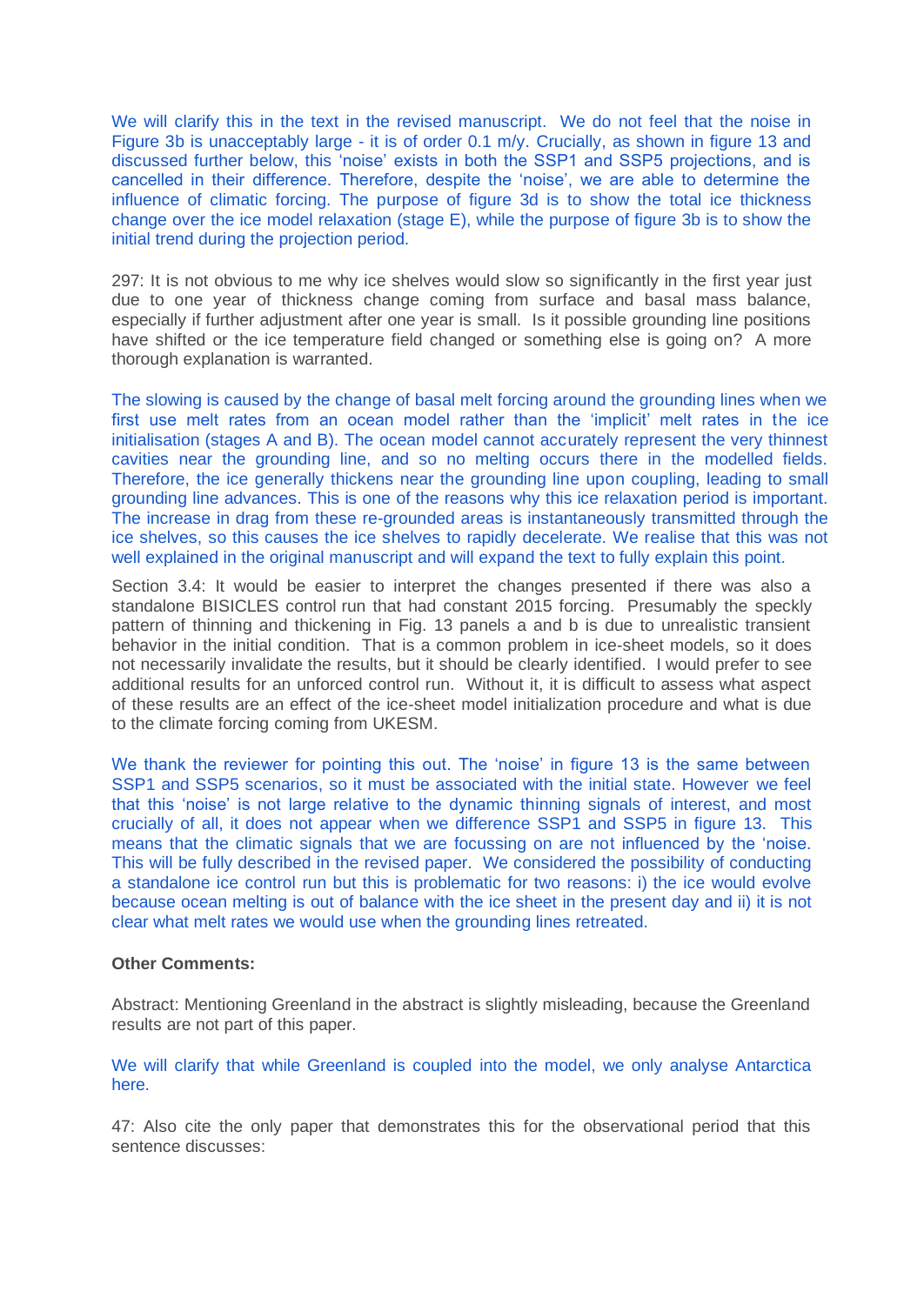Gudmundsson, G.H., Paolo, F.S., Adusumilli, S., Fricker, H.A., 2019. Instantaneous Antarctic ice sheet mass loss driven by thinning ice shelves. Geophys. Res. Lett. 46, 13903– 13909. doi:10.1029/2019GL085027

### We will update the references

48-55: There are a lot of other important studies that would be appropriate to reference here, e.g.:

Spence, P., Holmes, R.M., Hogg, A.M., Griffies, S.M., Stewart, K.D., England, M.H., 2017. Localized rapid warming of West Antarctic subsurface waters by remote winds. Nat. Clim. Chang. 7, 595–603. doi:10.1038/nclimate3335

### We will update the references

65: CMIP5 and CMIP6

### We will change this.

68: One CMIP-class ESM recently published (since this manuscript was submitted) Antarctic subglacial melt rates (but those simulations were not part of CMIP6):

Comeau, D., Asay-Davis, X. S., Begeman, C., Hoffman, M. J., Lin, W., Petersen, M. R., et al. (2022). The DOE E3SM v1.2 Cryosphere Configuration: Description and Simulated Antarctic Ice-Shelf Basal Melting. Journal of Advances in Modeling Earth Systems, 14, e2021MS002468. https://doi.org/10.1029/2021MS002468

#### We will update the references

69-74: There also is recently published (since this manuscript was submitted) regional model that includes all physical climate components (atmosphere, ocean, sea ice, land, ice sheet):

Pelletier, C., Fichefet, T., Goosse, H., Haubner, K., Helsen, S., Huot, P.-V., Kittel, C., Klein, F., Le clec'h, S., van Lipzig, N.P.M., Marchi, S., Massonnet, F., Mathiot, P., Moravveji, E., Moreno-Chamarro, E., Ortega, P., Pattyn, F., Souverijns, N., Van Achter, G., Vanden Broucke, S., Vanhulle, A., Verfaillie, D., Zipf, L., 2022. PARASO, a circum-Antarctic fully coupled ice-sheet–ocean–sea-ice–atmosphere–land model involving f.ETISh1.7, NEMO3.6, LIM3.6, COSMO5.0 and CLM4.5. Geosci. Model Dev. 15, 553–594. doi:10.5194/gmd-15- 553-2022

#### We will update the references

58-81: Somewhere in here you should also acknowledge the fully coupled configuration of CESM with the Greenland Ice Sheet.

## We will update the references

104: Can you report the approximate horizontal resolution of the 1 degree ocean grid at the typical latitude of Antarctic ice shelves?

## About 17-22 km.

111: It is worth pointing out that this adaptivity is dynamic in time.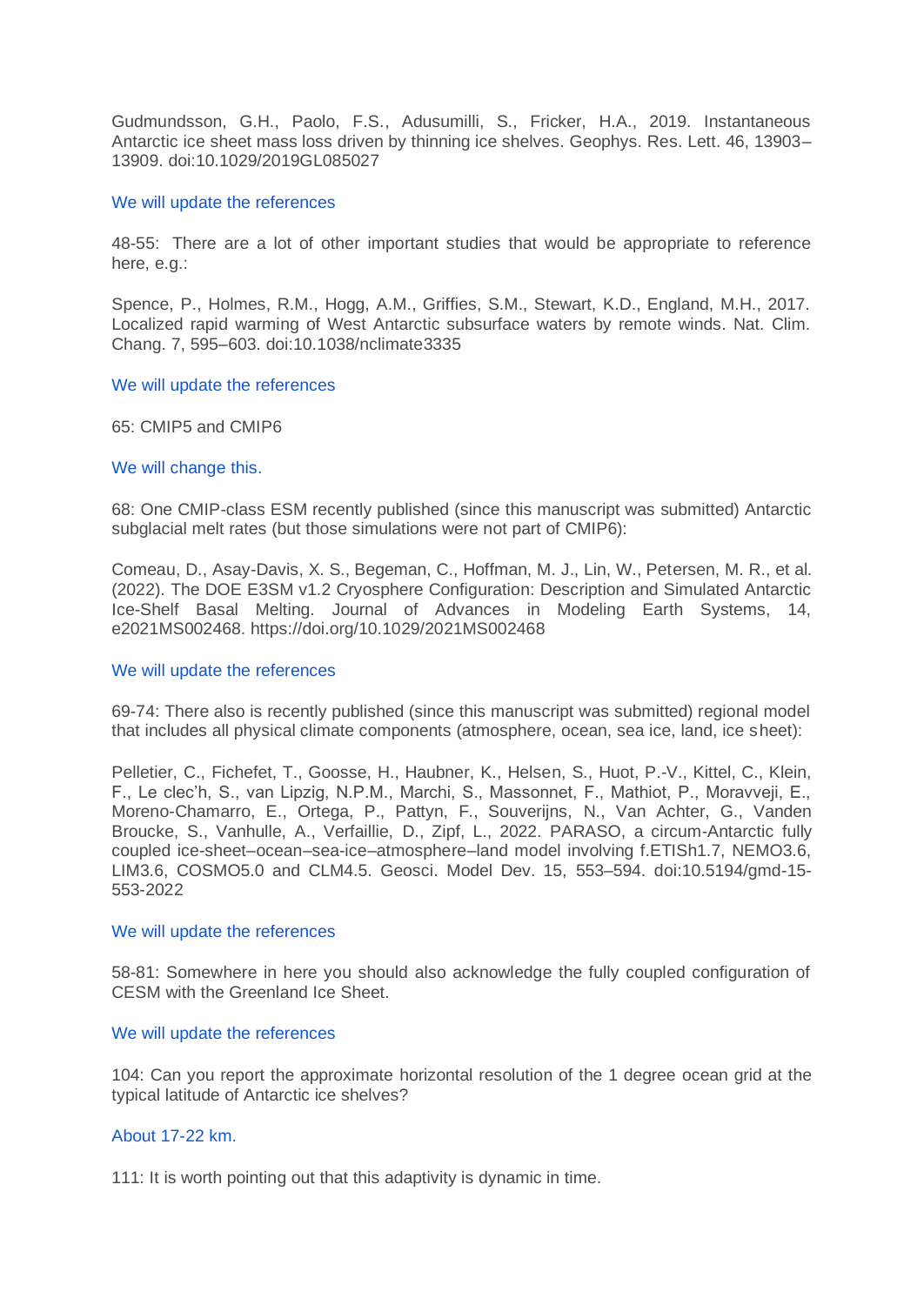#### We will write 'time-evolving adaptive' the first time we mention this.

117: Can you briefly summarize the impact of choosing 2 km as your finest resolution instead of 1 km or 0.5 km as is sometimes used for BISICLES?

We will update the text in the discussion section (the 2 km highest level of mesh refinement we allowed for BISICLES in these simulations may not be sufficient to accurately model the grounding line dynamics in this region (Cornford et al., 2016), although testing suggests that increasing the allowed refinement of the BISICLES to 500 m would not significantly alter our model evolution of the next few decades.)

162: I would say most ice-sheet models follow this practice, but it is not 'typically' the case there are a number of ice-sheet models that do a paleo or steady state spinup.

#### We will use 'often' instead.

169-171: These comments make me wonder if this manuscript would be more appropriate for GMD or JAMES.

Though the paper describes some technical detail, the main conclusions are all scientific in nature, and so we believe this work is much better suited to The Cryosphere.

Figure 1a,b and associated text in 3.1: It is rather awkward to compare these plots to referenced observational data without showing those observations or model biases relative to them. As presented, these comparisons are not useful.

There are no complete observational data sets of the stream function or mixed-layer depth, so we just show the model results. We will mention this in the text. For temperature and salinity, we compare to observations.

264: Would not surface restoring bring properties closer to observations?

# This is correct so we will remove the reference to surface restoring and then refer to the inadequacy of ocean-atmosphere surface flux in the stand alone ocean model.

249-271: This discussion of water mass properties, especially at depth, based on mixed layer depth is obtuse. It would be much better to show T&S diagrams for the regions of interest compared to observations. Many global ocean models struggle with the formation of Dense Shelf Water, even with realistic mixed layer depths, so that in and of itself is not a guarantee of good water mass properties. It would also be quite important to see maps of ocean bottom temperature and salinity, as those matter more for ice-shelf basal melting than surface properties.

In Figure 1 we show the water properties over the depth range important to ice-shelf melting, which is the focus of this study. This shows how well the water masses on the shelf are represented. We refer to mixed layer depths merely to describe why the shelf water masses appear as they are (in the real world and in the model) - it is the presence or absence of cold, salty waters produced by sea ice formation that determines this. We will clarify this in the revised paper.

271-2: Please provide evidence for this statement (e.g. the bias value for UKESM and other CMIP models). Are you basing this statement off of the version of UKESM in Heuze (2020) or the simulations presented here?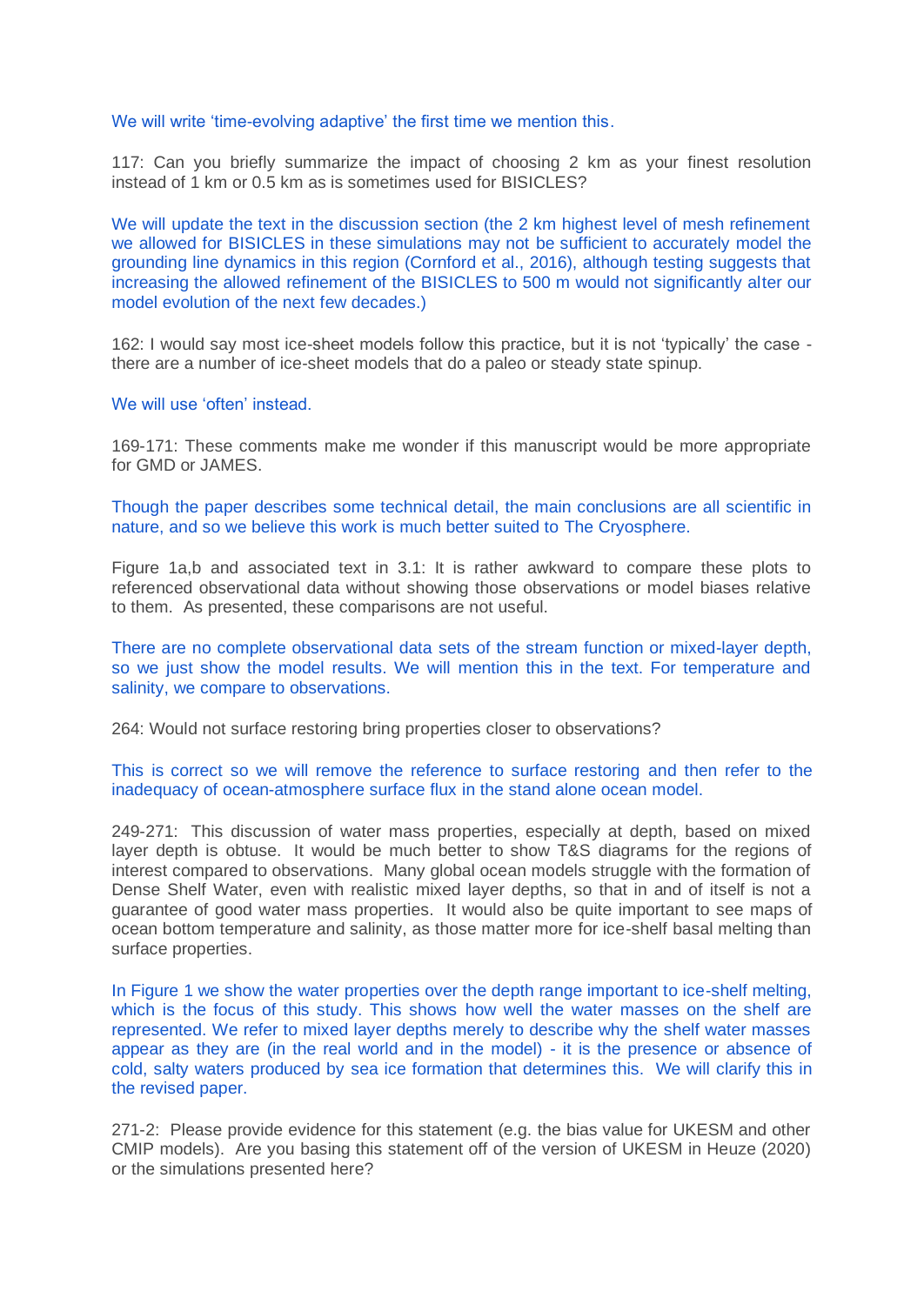We realise that the citation to Heuze was misleading. We meant that the temperatures were broadly accurate (Figure 1) and this was superior to many other models (Heuze). We will change the text accordingly.

278: Do you mean \*near-shore\* fresh bias here? Over most of the Southern Ocean, Fig. 1 shows a saline bias.

## We are referring to the fresh bias in the Ross continental shelf and will change the text to reflect this..

Figure 4: Similar to figure 1, this figure should include the observational references fields (or show an anomaly). Simply saying "shows a similar spatial pattern to present day observations (Rignot et al., 2013; Adusumilli et al., 2020)" and expecting a reader to pull those up and make comparisons across different colourbars is not sufficient. Also the linear colourbar is inadequate for showing the high melt rates in the Amundsen Sea - presumably the ice shelves in that entire sector are well above 5 m/yr. Similarly, the colourbar in panel e and f saturates in areas of interest (e.g., Ross and Larsen ice shelves).

### We will use a nonlinear colour bar and add the satellite-derived melting.

Table 1: Presumably in your model analysis you can separate Ross and FRIS into the two halves that the observational data uses.

## We can add this.

309: While the modeled melt might be within the range, I suspect a t-test would indicate a significant difference. That is not necessarily unacceptable, but please report a more careful comparison.

The errors in the observational datasets are very large and the disagreement between datasets is large. For this reason we are unsure that detailed statistics are appropriate. We will re-phrase the sentence to say that the model is loosely in agreement.

Figure 5: Please also show present-day observational estimates for reference.

#### We will add these to the plot

Section 3.2.1: This section demonstrates the melt regime change at FRIS very clearly, but the causal mechanism is left only hinted at. There is a plot and mention of declining sea ice volume and its possible relation to declining density. There also is a mention of increasing freshwater flux. This is already a long, dense paper, but if it were possible to tease out the mechanism(s) leading to WDW increase, that would be a valuable contribution. Have you looked at changes in wind stress? The previous papers you cite also discuss that as a potential mechanism for the WDW intrusion at FRIS.

Our results share many aspects with the cited papers, so we choose to rely on those for FRIS and provide a fuller explanation of the changes in the Ross Sea. This will be described more fully.

424-6: From Figure 9, it looks like a missing piece of this explanation is that Dense Shelf Water (cold and saline) on the continental shelf is present at the start of the simulation, but becomes significantly fresher by 2060 (Fig. 9e). This is consistent with the sea-ice decline mentioned and shown in Fig. 8b to become more substantial around that time. Similar to the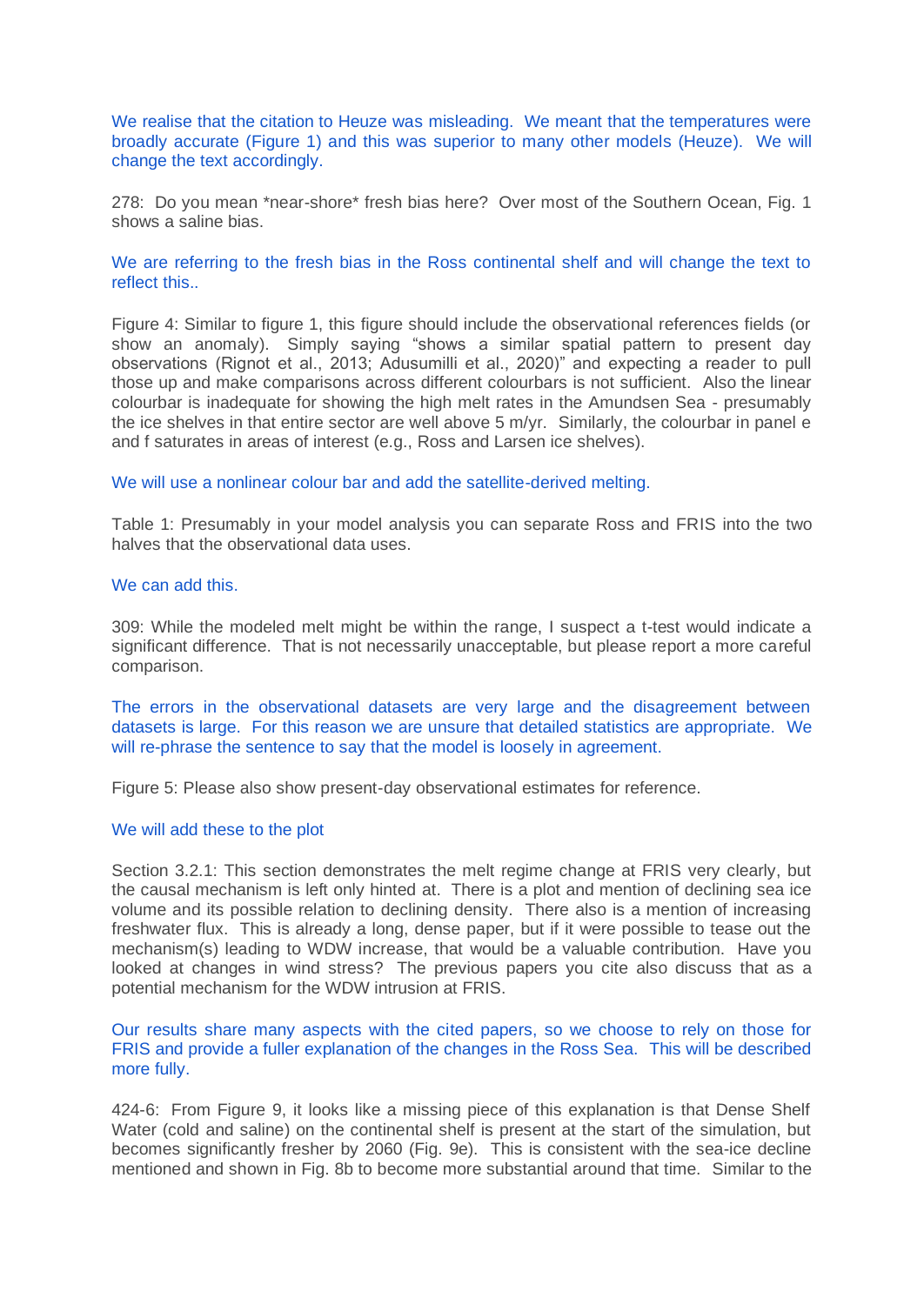FRIS case, the reduction in the continental shelf density barrier facilitates the intrusion of mCDW. This series of events is alluded to in this paragraph, but the sentences at 426-7 implies that the driving mechanism is warming of the mCDW, which is not apparent in Figure 9. Maybe this just requires some rewording.

## We agree with this narrative and will change the wording.

432: As you say, I think the relative model fresh bias in each of these regions is critical. To further illustrate that point, could you follow up with a quantitative metric of the salinity bias in each region at the start of the simulation? (e.g. averaged over the region or at the shelf break analysis point used in each region.

# We will add a metric

440: You haven't shown that the regional climate is warming during this period. Maybe reword to "While the changing climate".

# We will reword this

441: Remove "is".

# We will reword this

Fig. 10: What year and simulation are these draft values from?

Year 2080 from one of the SSP5 members. We will clarify the caption to this figure.

Section 3.2.3: Initially I was skeptical of even discussing results from an ice shelf represented by 11 grid cells, but I appreciate the honest assessment of what is happening in the model here, given the importance of this region. Better to acknowledge the limitations of interpreting these results than ignore it and risk readers reading their own interpretation into it.

## We agree

491: Similar to previous comments, simply stating your results look similar to your observational reference is insufficient. Please include a panel in the figure showing the reference dataset (or the difference from it).

## We will add the data

Table 2: Please also include a present-day estimate (e.g. from RACMO).

## We will add this

525: Another relevant reference here: Trusel, L.D., Frey, K.E., Das, S.B., Karnauskas, K.B., Munneke, P.K., Meijgaard, E. Van, Broeke, M.R. Van Den, 2015. Divergent trajectories of melt under two twenty-first-century climate scenarios. doi:10.1038/NGEO2563

## We will update the references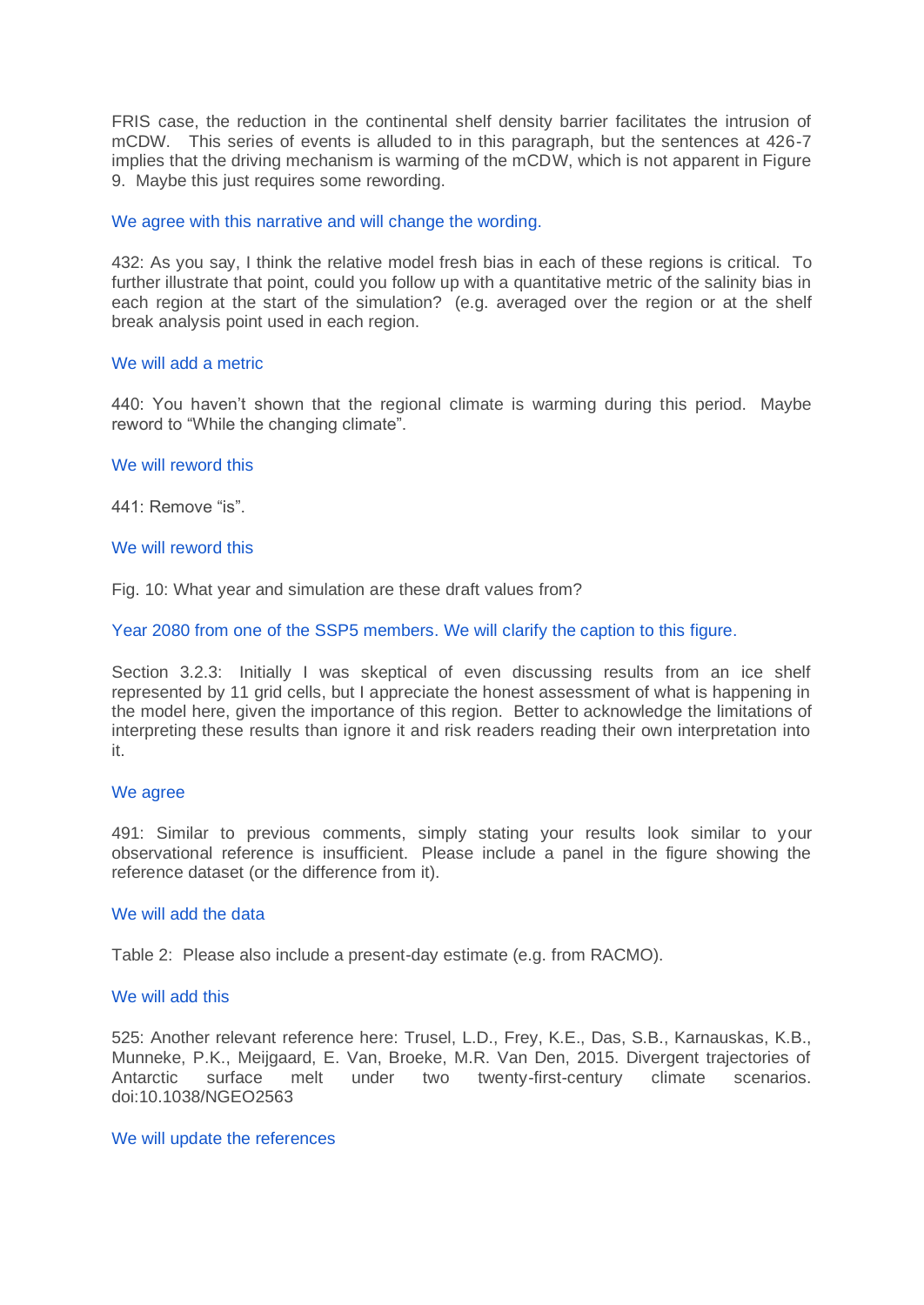541: The Thwaites and Pine Island inland thinning goes away when you difference the two scenarios, and there is in fact less thinning in the SSP5 scenario. Please discuss this. Having a control run for context (previous comment) would likely help here.

This is consistent with the results of the paper. The dynamic thinning in the Amundsen region is the same in both projections. We don't place much faith in this, because the ice shelves are not well resolved. SSP5 has a greater SMB than SSP1, hence 'less thinning'. We will clarify this in the text. SSP1 is effectively the control run.

Figure 14: Typo in 'cumulative' in title above panel b.

### We will reword this

574: Consider rewording this sentence to avoid the possible interpretation that the thinning of Ross Ice Shelf has a direct impact on MAF.

### We will reword this

580: This goes back to my earlier comment about what Thwaites and Pine Island are doing in the control run.

### We will reword this

Figure 15: Consider using the same colour scheme for the two scenarios here as in the previous figure.

### We will change this

### 642. 655-8: Maybe GMD/JAMES is a better fit?

# The scientific conclusions of our paper are a good fit to The Cryosphere. We are primarily interested in differences between SSP1 and SSP5.

Section 4.2: A short comparison of the results to those of ISMIP6-AIS is warranted, as that set of experiments is perhaps the closest point of reference to this work. In addition to considering the overall behavior of each region, it would be interesting to look at the threshold for surface hydrofracture employed by ISMIP6 and if/when that is passed in your simulations. Similarly, comparing your simulated basal melt rates to the parameterization they employ might help explain differences in response.

ISMIP6: Seroussi, H., Nowicki, S., Payne, A.J., Goelzer, H., Lipscomb, W.H., Abe-Ouchi, A., Agosta, C., Albrecht, T., Asay-Davis, X., Barthel, A., Calov, R., Cullather, R., Dumas, C., Galton-Fenzi, B.K., Gladstone, R., Golledge, N.R., Gregory, J.M., Greve, R., Hattermann, T., Hoffman, M.J., Humbert, A., Huybrechts, P., Jourdain, N.C., Kleiner, T., Larour, E., Leguy, G.R., Lowry, D.P., Little, C.M., Morlighem, M., Pattyn, F., Pelle, T., Price, S.F., Quiquet, A., Reese, R., Schlegel, N.-J., Shepherd, A., Simon, E., Smith, R.S., Straneo, F., Sun, S., Trusel, L.D., Van Breedam, J., van de Wal, R.S.W., Winkelmann, R., Zhao, C., Zhang, T., Zwinger, T., 2020. ISMIP6 Antarctica: a multi-model ensemble of the Antarctic ice sheet evolution over the 21st century. Cryosph. 14, 3033–3070. doi:10.5194/tc-14-3033-2020

We compare our results to ISMIP6 on lines 681-682 and 742-746 and will expand this text.